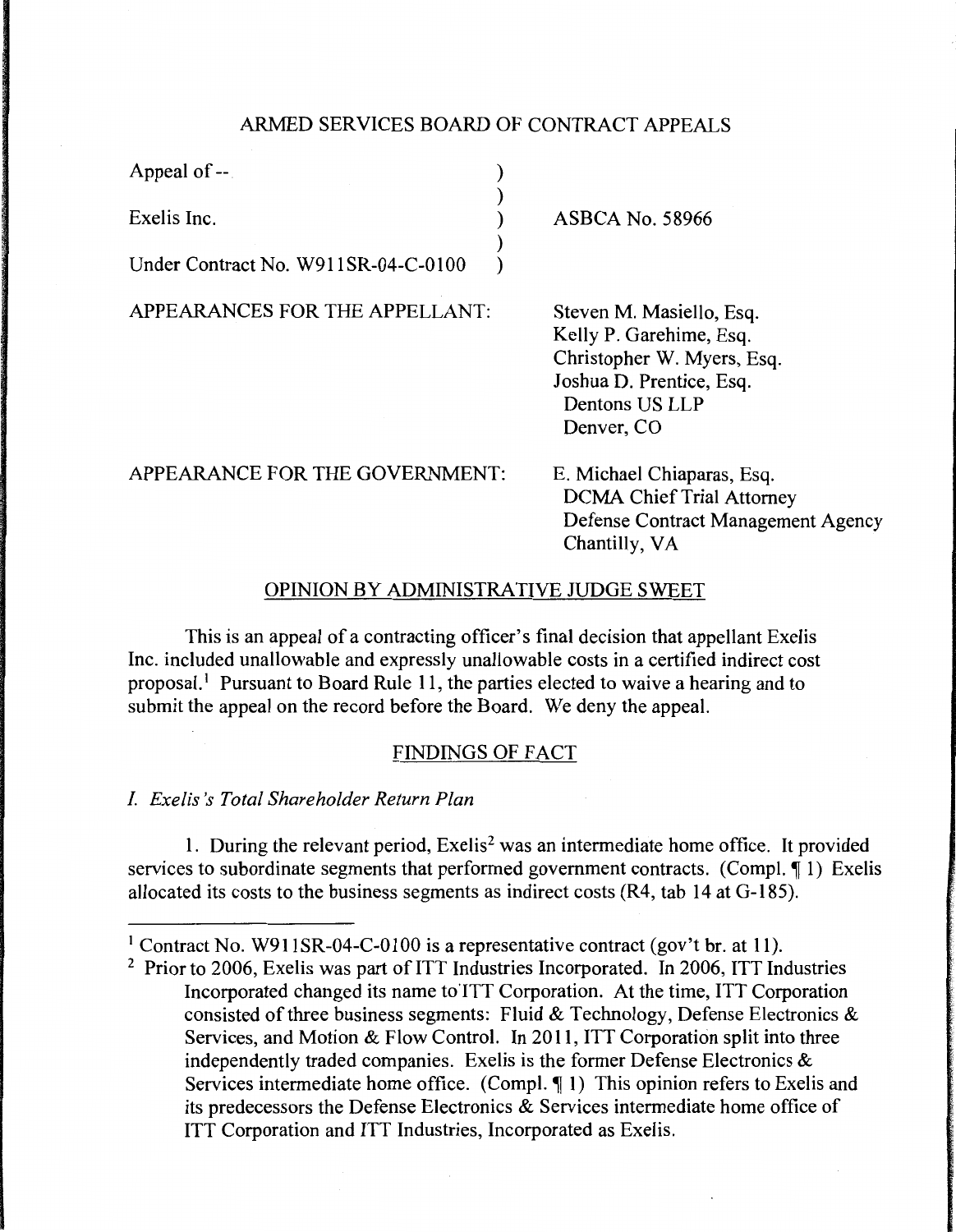2. Exelis's compensation for its executives included a Long-Term Incentive Plan (LTIP) (supp. R4, tab 18 at G-201). The LTIP consisted of three types of compensation: restricted shares, stock options, and total shareholder return (TSR) (R4, tab 1 at G-3). Exelis used a four-step process to calculate the amount of TSR it would pay to an executive (R4, tab 5 at G-64-65).

3. First, Exelis established payout factors. The payout factors were predetermined percentages of Exelis's TSR performance rating relative to the TSR performance rating of its peers, which determined the amount of a target award that an executive was eligible to receive. When Exelis's TSR performance rating was between 0% and 35% of its peers' ratings, the payout factor was 0% of the target award pool. When Exelis's TSR performance rating was between 36% and 50% of its peers' ratings, the payout factor was 50% of the target award pool. When Exelis's TSR performance rating was between 51 % and 80% of its peers' ratings, the payout factor was 100% of the target award pool. When Exelis's TSR performance rating was between 81% and 100% of its peers' ratings, the payout factor was 200% of the target award pool.  $(R4, tab 5 at G-65)$ 

4. Second, on an annual basis, Exelis's compensation committee determined the fixed target award pool (R4, tab 5 at G-65).

5. Third, Exelis had Morgan Stanley determine Exelis's TSR performance rating relative to its peers (R4, tab 5 at G-66). Morgan Stanley calculated TSR performance ratings as follows:

(Company Stock Price  $_{end}$  - Company Stock Price  $_{beginning}$  + Dividends paid)/ Company Stock Price beginning

*(Id.)* Morgan Stanley then ranked all the peer companies in descending order based upon their TSR performance rating. Thus, the TSR performance rating was based upon changes in corporate securities price and dividend payouts. *(Id.)* 

6. Fourth, Exelis calculated its TSR compensation payout. Exelis used the relative TSR performance rating from step three to determine the payout factors established in step one. Exelis then applied the payout factor to the TSR target award from step two to calculate the actual TSR compensation payout to an executive. Because the TSR compensation was based upon the TSR performance rating, which in turn was based on securities price changes and dividend payouts, the TSR compensation payout was based on securities price changes and dividend payouts. (R4, tab 5 at G-66-67)

7. Exelis measured its performance relative to its peers over a three-year period. It paid the TSR compensation in cash. (R4, tab 5 at G-65-66)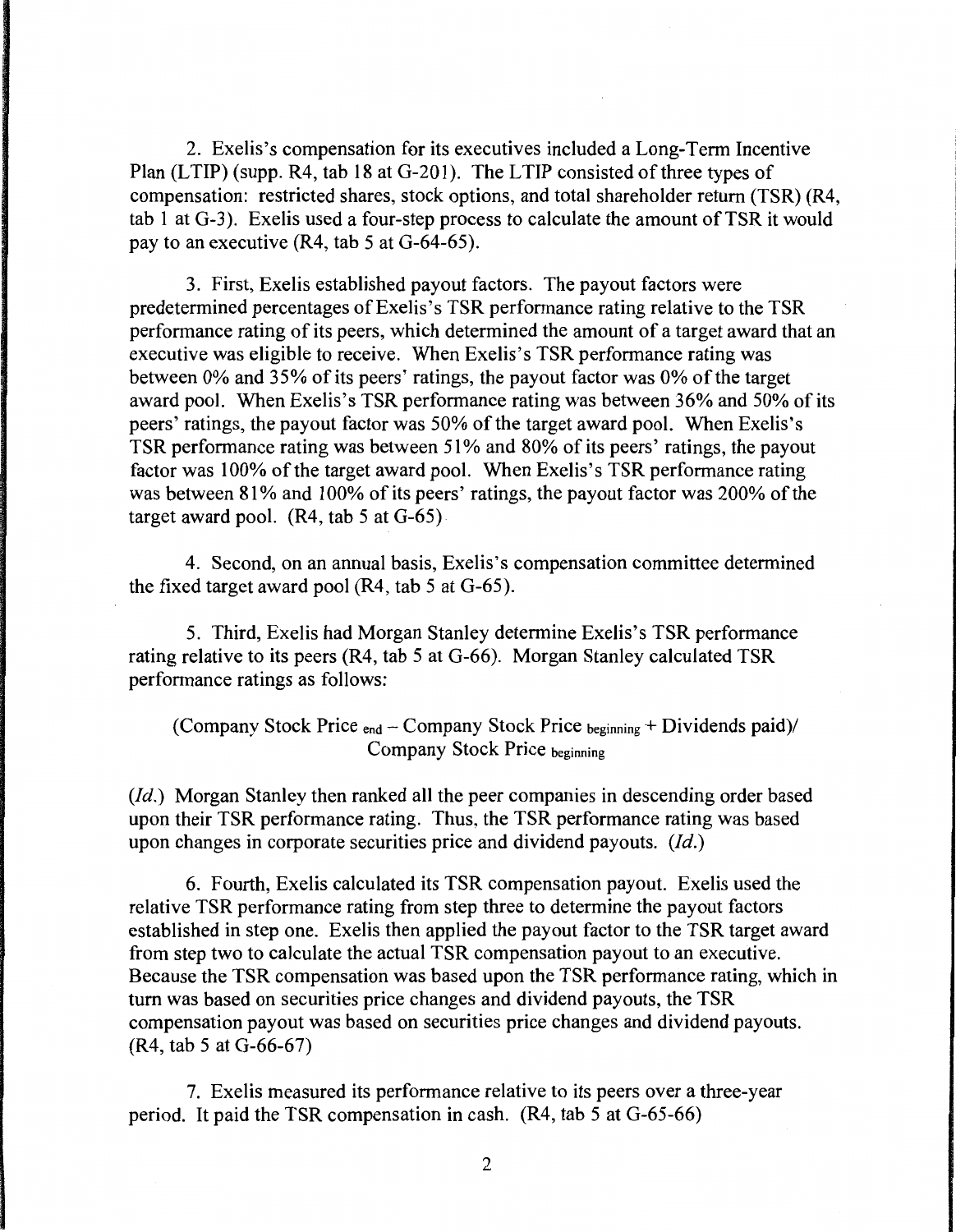8. The TSR compensation payout relevant to this appeal is the 2004 TSR compensation payout, which covered the period from I January 2004 through 31December2006. For that period, Exelis's TSR performance rating was 58.6%, which ranked 11 lth among 324 peer companies. (Supp. R4, tab 41 at G-462) That resulted in a relative TSR performance rating of 65.74% of the peers. Therefore, the final performance factor was 152.469% of target. As a result, Exelis paid 51 executives TSR compensation on 19 January 2007. (Supp. R4, tab 41 at G-459)

# II. *Defense Contract Management Agency's Review of Exe/is 's Long-Term Incentive Plan Costs*

9. Exelis submitted to the Defense Contract Management Agency  $(DCMA)^3$ indirect cost proposals for each fiscal year (FY), including for FY 2004, FY 2005, and FY 2006 (supp. R4, tabs 38, 45, 47).

10. In 2006, the Defense Contract Audit Agency (DCAA) audited Exelis's FY 2004 indirect cost proposal (2006 audit). The DCAA reported the results of the 2006 audit to DCMA corporate administrative contracting officer (CACO) Diana Rivera in Audit Report No. 6321-2004G10100002. The 2006 audit found that the executive compensation costs were unallowable, and a penalty should be imposed, because those costs exceeded the executive compensation cap in Federal Acquisition Regulation (FAR)  $31.205-6(p)$ . The 2006 audit made no findings regarding the allowability of the TSR compensation costs under FAR 3 l .205-6(i). There was no evidence before the DCAA of how Exelis calculated the TSR compensation. (Supp. R4, tab 38 at G-433)

11. In 2007, the DCAA audited Exelis' s FY 2005 indirect cost proposal (2007 audit). The DCAA reported the results of the 2007 audit to CACO Rivera in Audit Report No. 6321-2005G10100002. Similar to the 2006 audit, the 2007 audit found that executive compensation costs were unallowable, and a penalty should be imposed, because those costs exceed the executive compensation cap in FAR 31.205-6(p ). The 2007 audit made no findings regarding the allowability of the TSR compensation costs under FAR 31.205-6(i). There was no evidence of how Exelis calculated the TSR compensation before the DCAA. (Supp. R4, tab 45 at G-508)

12. On 28 June 2007, Exelis objected to the findings in the 2006 and 2007 audits. It argued that FAR 31.205-6(p) only caps executive wages, salary, bonuses, and deferred compensation. Exelis further argued that, because the TSR was an incentive plan, and not deferred compensation, it was allowable under FAR 3 l .205-6(p ). Exelis did not assert that a penalty was inappropriate because the FY 2004 and FY 2005 indirect cost proposals were not final indirect cost rate proposals. (Supp. R4, tab 46 at G-531)

<sup>&</sup>lt;sup>3</sup> At the time, the DCMA was called the Defense Contract Management Command.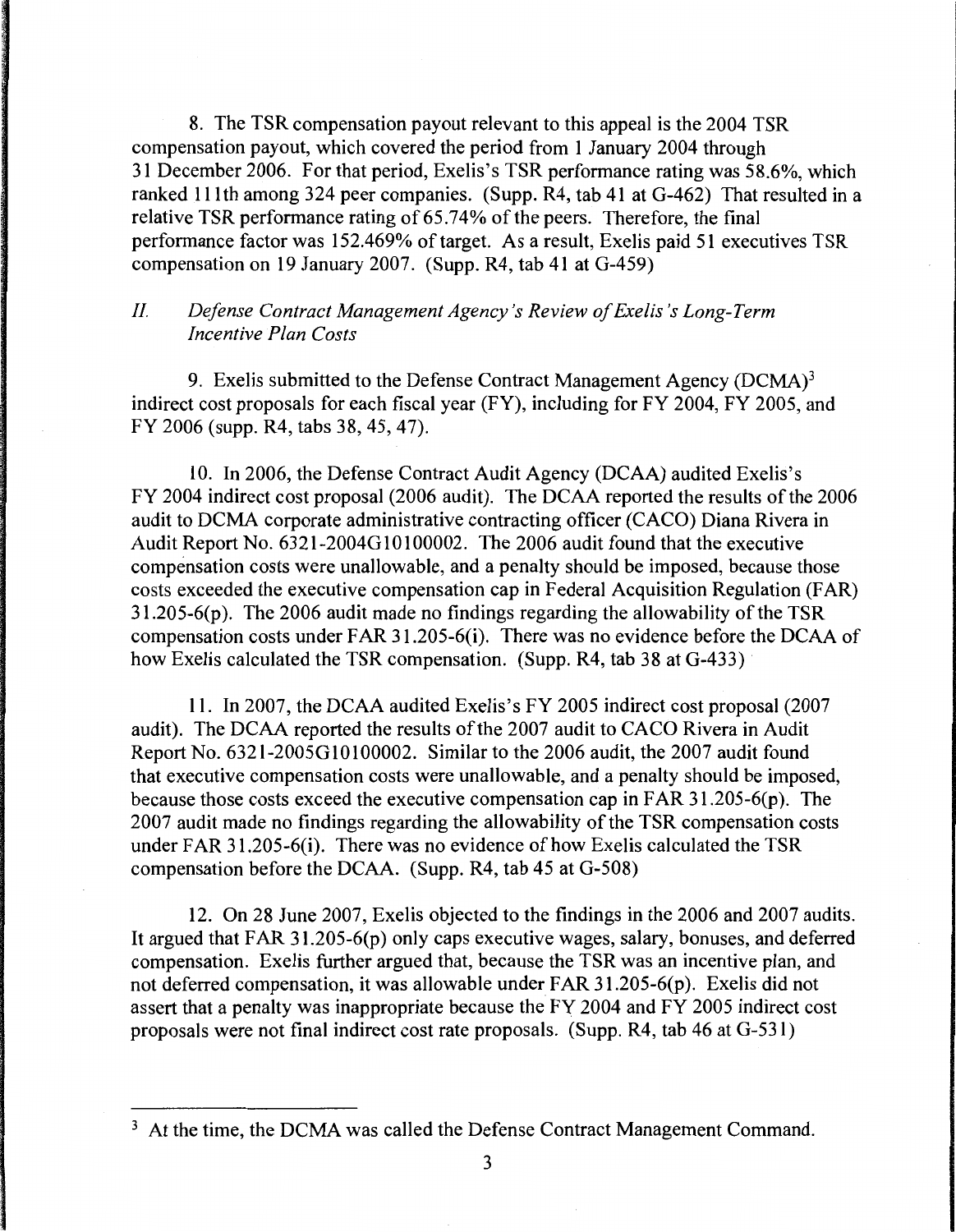13. On 20 July 2007, Exelis submitted its FY 2006 indirect cost proposal. The 2006 indirect cost proposal stated that "[i]n accordance with FAR 52.216-7(d)(2)(i), please find attached [Exelis]'s 2006 Incurred Cost Submission. This submission represents [Exelis]'s final indirect cost proposal for our corporate office located in White Plains, NY." (Supp. R4, tab 47 at G-538)

14. The 2006 indirect cost proposal also contained the following certification:

## Certificate of Final Indirect Costs

 $\cdots$ 

- 1. All costs included in this proposal, dated July 20, 2007 (extended from June 30,  $2007$ ) to establish a final indirect cost allocation for January 1, 2006 to December 31, 2006 are allowable in accordance with the cost principles of the Federal Acquisition Regulation (FAR) and its supplements applicable to the contracts to which the final indirect cost allocation will apply; and
- 2. This proposal does not include any costs which are expressly unallowable under applicable cost principles of the FAR or its supplements.

(Supp. R4, tab 47 at G-539) Thus, the 2006 indirect cost proposal was part of a final indirect cost rate proposal *(id.* at G-538-39).

15. The 2006 indirect cost proposal included TSR compensation costs in the allowable cost pool (app. supp. R4, tab 242 at ex-739-40).

16. On 31 July 2007, CACO Rivera sent an email to Exelis's Deirdre Bond. In that email, CACO Rivera stated that, "I have gotten a response from my legal and their bottom line is that Long Term Incentive Plan documentation submitted by [Exelis] indicates that the costs of this incentive program are expressly unallowable under FAR 31.205-6(i)." The email concluded that "[s]ince the amount of the incentive payment is calculated based on [Exelis's] dividend payments it is unallowable under [FAR 31.205-6(i)] and need not be considered under FAR 31.205-6(p ). Limitation on allowability of compensation for certain contractor personnel, provision for senior executive compensation limitations." (Supp. R4, tab 48 at G-540)

17. Both CACO Rivera and Ms. Bond understood that the 31 July 2007 email indicated that the legal department believed that it was appropriate to analyze the allowability of the TSR compensation costs under FAR 31.205-6(i) instead of FAR 31.205-6(p) (supp. R4, tab 129 at G-1688, tab 131 at G-1824).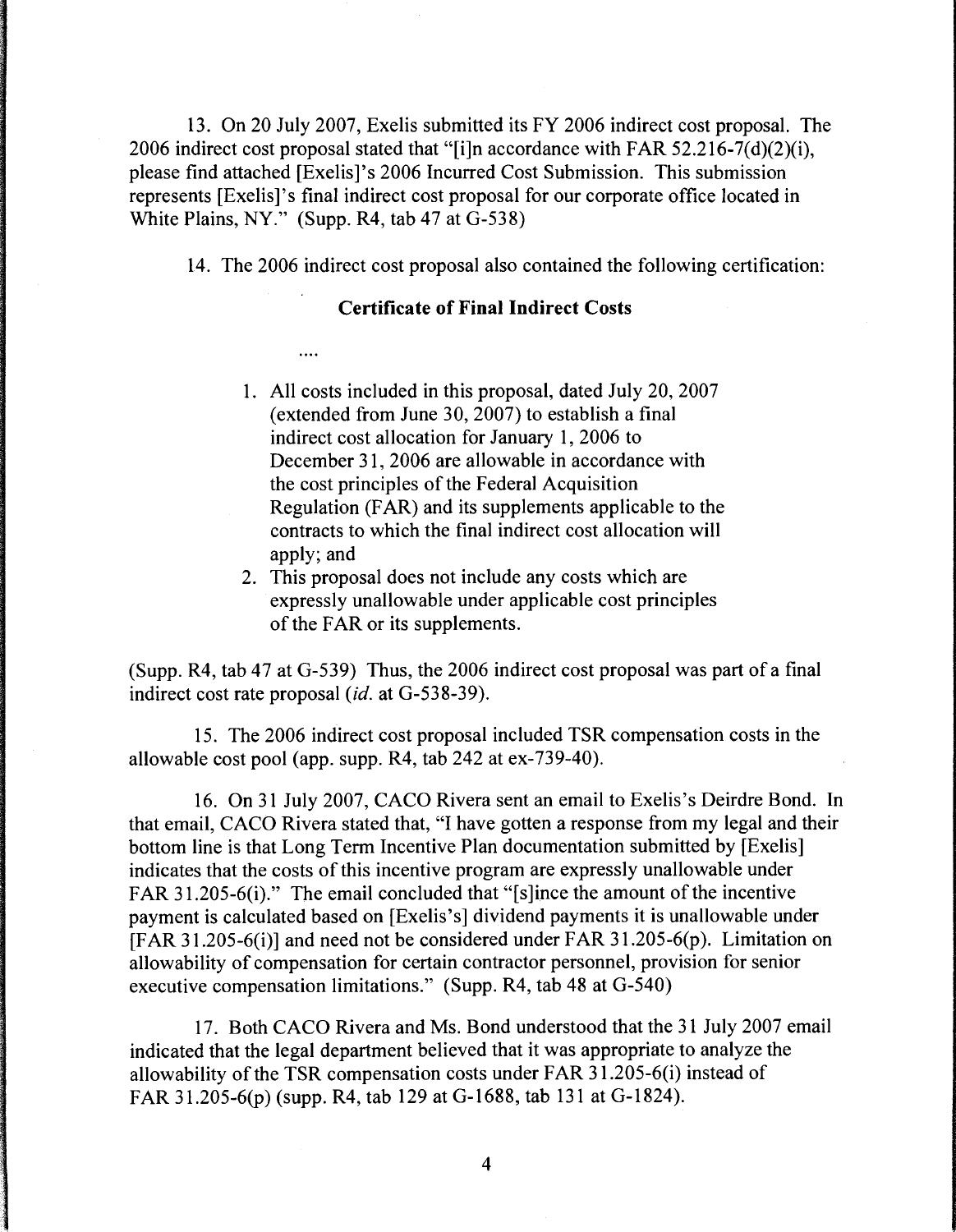18. On 2 August 2007, CACO Rivera requested that the DCAA audit the 2006 indirect cost proposal (supp. R4, tab 49 at G-541).

19. In April 2008, Joseph Daniel, Exelis's assistant controller, disputed that TSR compensation costs were unallowable under FAR 31.205-6(i) (supp. R4, tabs 54, 57). Mr. Daniel asserted that "[a]lthough corporate securities are used in measuring company performance, the L TIP compensation is not set by the changes in the price or value of corporate securities" (supp. R4, tab 54 at G-584). Mr. Daniel also outlined the process for calculating TSR compensation *(id.* at G-586-88).

20. By email dated 7 August 2008, CACO Rivera responded to Mr. Daniel that, "[a]s we discussed, the Government [has] decided that the FAR 31.205-6(i) is not appropriate for several reasons and are simply citing the FAR 3 l .205-6(p) issue, as identified in the audit report" (supp. R4, tab 57 at G-615).

21. By letter dated 20 August 2008, Mr. Daniel responded to the 7 August 2008 email. Mr. Daniel agreed that TSR compensation costs are subject to the FAR 31.205-6(p) executive compensation cap. Mr. Daniel indicated that Exelis revised its FY 2004 indirect cost proposal, and requested a waiver of the penalty. (Supp. R4, tab 56 at G-612-13)

22. On 10 August 2009, CACO Rivera issued a contracting officer's final decision (COFD), assessing a penalty for including TSR compensation costs in excess of the FAR 31.205-6(p) executive compensation cap in its FY 2004 indirect cost proposal (supp. R4, tab 61 at G-645).

23. Exelis accepted the COFD, and paid the penalty. It did not assert that a penalty was inappropriate because the FY 2004 indirect cost proposal was not a final indirect cost rate proposal. (Supp. R4, tab 62)

24. On 17 September 2009, CACO Rivera sent Mr. Daniel a notice of intent to assess penalties for including TSR compensation costs in excess of the FAR 31.205-6(p) executive compensation cap in its FY 2005 indirect cost proposal (supp. R4, tab 63 at G-653).

25. Mr. Daniel responded that the TSR compensation costs were not subject to FAR 31.205-6(p) because they were part of an incentive plan, and not deferred compensation. Mr. Daniel did not assert that a penalty was inappropriate because the FY 2005 indirect cost proposal was not a final indirect cost rate proposal. (Supp. R4, tab 46 at G-531, tab 64 at G-655-56)

26. At CACO Rivera's request, the DCAA reviewed Exelis's response (supp. R4, tab 67 at G-663). In conducting that review, the DCAA requested that Mr. Daniel submit information on the TSR plan for FY 2005. In response, Mr. Daniel provided a brochure describing the TSR plan on 7 March 2011. (Supp. R4, tab 67 at G-664; *see also* R4, tab 1)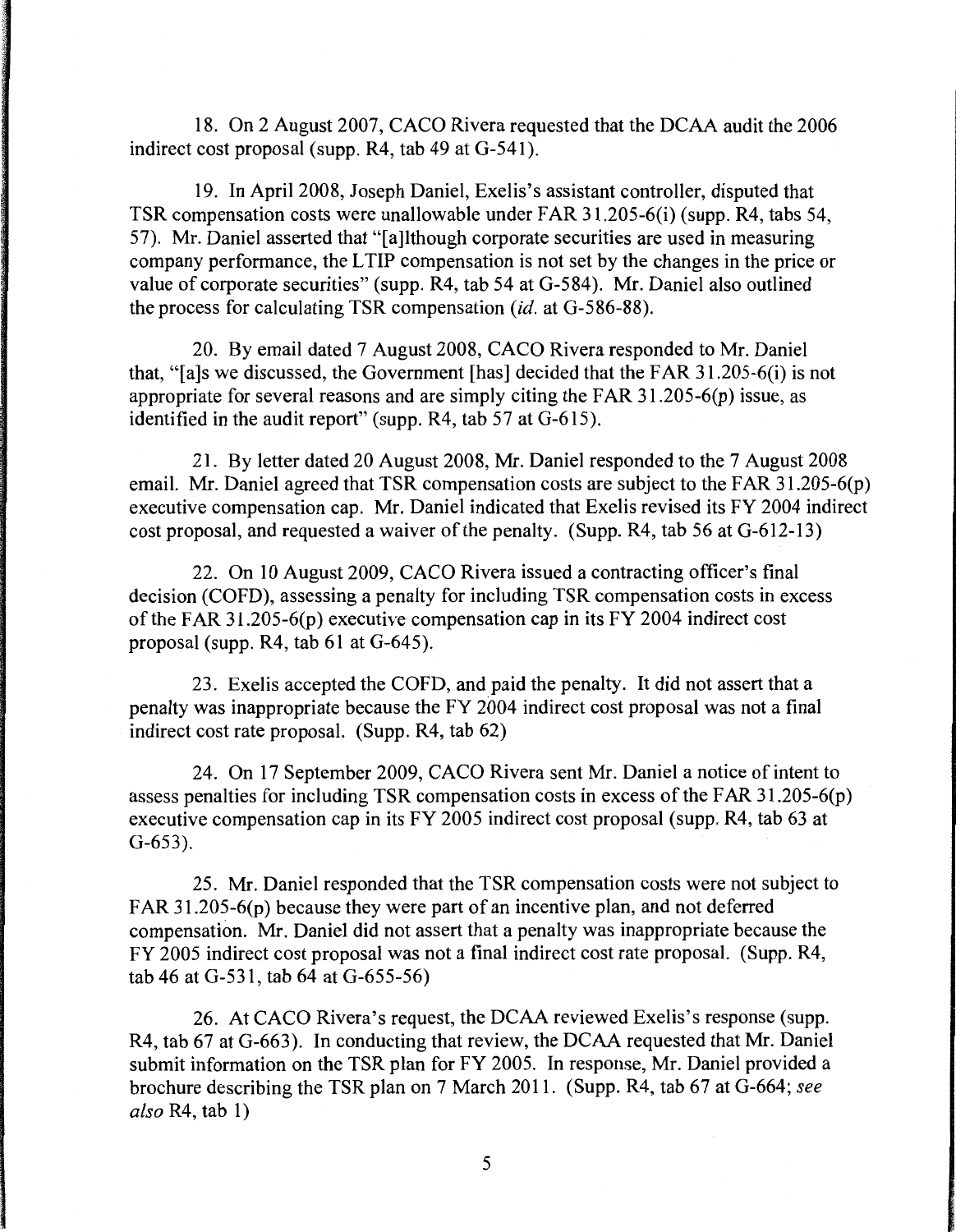27. Based upon its review of the brochure, the DCAA determined in a 12 April 2011 audit (2011 audit), that the TSR compensation costs were expressly unallowable and subject to penalties under FAR 31.205-6(i). The DCAA reasoned that the TSR compensation "costs represent compensation costs based entirely on the changes in prices of corporate securities or corporate security ownership, including potential dividend amounts in direct violation of the FAR." (Supp.  $R<sup>4</sup>$ , tab 67 at  $G$ -664-65)

28. In response to the 2011 audit, CACO Rivera sent Mr. Daniel a revised notice of intent to assess penalties for the FY 2005 indirect cost proposal. CACO Rivera stated that the DCAA revised its position after reviewing the 7 March 2011 brochure. CACO Rivera stated that, based upon the 7 March 2011 brochure, she had determined that the TSR compensation costs are expressly unallowable and subject to penalties under FAR 31.205-6(i). (Supp. R4, tab 68 at  $G$ -667)

29. Mr. Daniel responded that the TSR compensation costs were allowable under FAR 31.205-6(i). Mr. Daniel did not assert that a penalty was inappropriate because Exelis's FY 2005 indirect cost proposals was not a final indirect cost rate proposal. (Supp. R4, tabs 46, 69) CACO Rivera sought to obtain input from the DCAA on Mr. Daniel's response (supp. R4, tab 71).

30. Meanwhile, by 2012, the DCAA completed its audit of the 2006 indirect cost proposal (2012 audit). The DCAA reported the results of the 2012 audit to CACO Rivera in Audit Report No. 2211-2006U10100001. (R4, tab 2) That 2012 audit report questioned the allowability of the TSR compensation costs in the amount of \$6,623 ,086 under FAR 31.205-6(i) because those costs were calculated based upon changes in the corporate securities prices and dividend payments. The 2012 audit report also found that a penalty should be imposed because the TSR compensation costs are expressly unallowable. *(Id.* at G-21)

31. Exelis objected to the 2012 audit report's findings regarding the allowability of the TSR compensation costs. However, it did not assert that the penalty was inappropriate because the 2006 indirect cost proposal was not a final indirect cost rate proposal. (R4, tab 5 at G-63-67)

## *III. Other Contractors' Treatment of TSR Compensation Costs*

32. The government conducted a survey of government contractors regarding TSR compensation costs (app. supp. R4, tab 291 at ex-1534). Thirty-four contractors responded (*id.* at ex-1535). Based upon those survey results, the government determined that eleven contractors had TSR plans similar to Exelis's TSR plan *(id.* at ex-1564-65).

33. Of those eleven contractors with similar TSR plans, six contractors did not include the TSR compensation costs in their cost submissions, and the government could .

6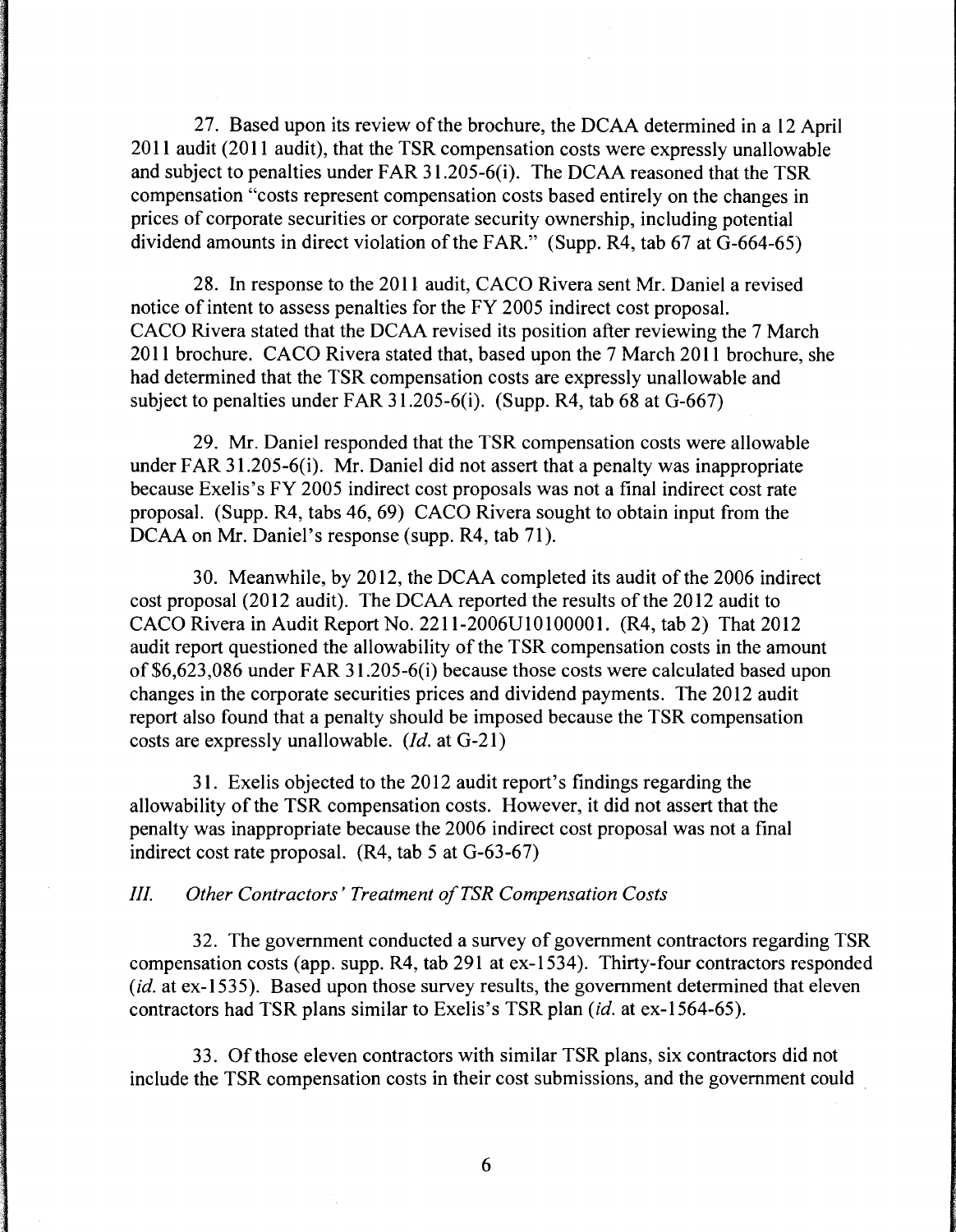not determine how one other contractor treated the costs.<sup>4</sup> Four of the eleven contractors with similar TSR plans included TSR compensation costs in their cost submissions. The government challenged three of those four companies (Raytheon, Exelis, and another contractor). (App. supp. R4, tab 291 at ex-1564-65) It reached a pre-COFD settlement with the fourth company (other contractor settlement). The other contractor settlement stated that the parties were not agreeing on the allowability or unallowability of any costs. (*Id.* at ex-1582) However, after that settlement, the other contractor stopped including its TSR compensation costs in its cost submissions *(id.* at ex-1564-65).

### *IV. Entertainment Costs*

34. On 2 December 2006, Exelis hosted a holiday party. It paid a band \$7,050 to perform at the holiday party (entertainment costs). (Supp. R4, tabs 39-40)

35. The 2006 indirect cost proposal included the entertainment costs (app. supp. R4, tab 242 at ex-739-40).

36. In the 2012 audit, the DCAA questioned the allowability of the entertainment costs under FAR 31.205-14 because those were "costs of amusement." The 2012 audit also recommended a penalty because the costs were expressly unallowable. (R4, tab 2 at G-30-31)

3 7. In response, Exelis did not dispute that the entertainment costs were expressly unallowable. Rather, it argued that it inadvertently miscoded the costs, and that the amount was immaterial. However, it did not submit evidence to CACO Rivera that it had established policies, personnel training, and an internal control and review system that provide assurance that entertainment costs were precluded from being included in final indirect cost rate proposals. (R4, tab 5 at G-72)

### *V. Exe/is 's Policies and Training*

38. As part of its supplemental Rule 4 filing, Exelis submitted the following documents purporting to show that it has established policies, personnel training, and an internal control and review system that provide assurance that entertainment costs are precluded from being included in final indirect cost rate proposals. None of that evidence had been provided to CACO Rivera. (App. supp. R4, tabs 211, 219, 235, 247-53)

39. First, Exelis submits its corporate policies, which have an effective date of 31 October 2011. The policy on allowable and unallowable costs indicates that Exelis

<sup>&</sup>lt;sup>4</sup> One of the six contractors that did not include TSR compensation costs in its unallowable cost pool indicated that it intended to do so in the future. However, there is no evidence that that contractor followed through on that expressed intent. (App. supp. R4, tab 291 at ex-1564-65)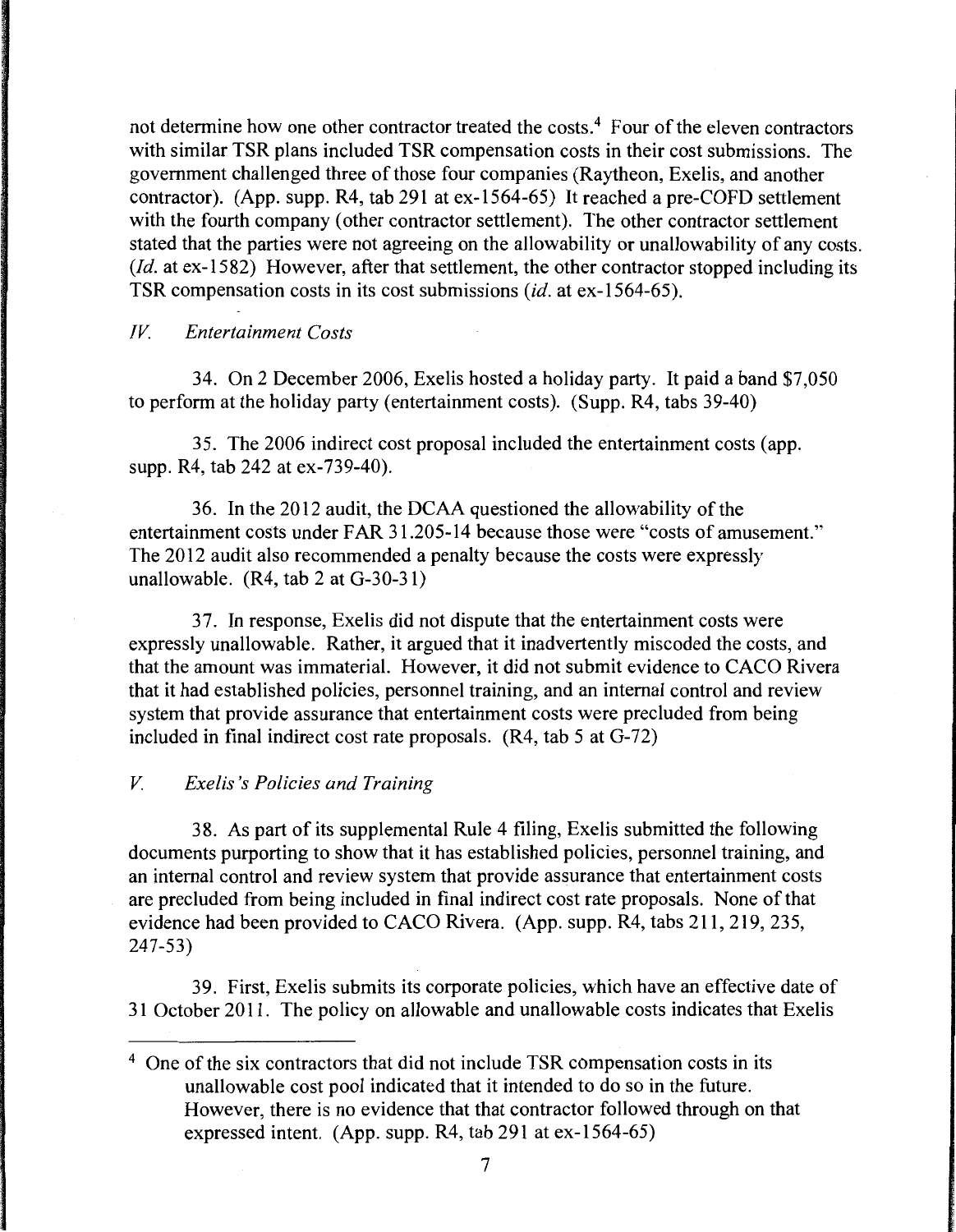will segregate allowable and unallowable costs. In particular, the policy indicates that entertainment costs are unallowable. The policy states that, Exelis personnel review incurred costs to identify and segregate unallowable costs. Exelis conducts periodic and transactional reviews for appropriate classification. If that review identifies an unallowable cost, Exelis reclassifies and segregates that cost. The entertainment account is subject to 100% review. (App. supp. R4, tab 253 at ex-986-87) Other corporate policies cover cost allowability guidance for Exelis compliance agreements, time changing, corporate billing, cost accounting, government contracting issues, and purchasing (app. supp. R4, tabs 247-52).

40. Second, Exelis submits an ethics and compliance standard dated 16 June 2008 (app. supp. R4, tab 235).

41. Third, Exelis submits a code of corporate conduct dated July 2006. An appendix to the code states that Exelis must submit cost and pricing data correctly. However, the code does not mention entertainment costs or FAR 31.205-14, let alone provide assurance that entertainment costs are precluded from being included in Exelis's final indirect cost rate proposal. (App. supp. R4, tab 213 at ex-305)

42. Fourth, Exelis submits a presentation on allowability and allocability of home office G&A expenses dated February 2007. The presentation indicates that entertainment expenses are unallowable. However, the presentation does not provide assurance that entertainment costs are precluded from being included in Exelis's final indirect cost rate proposals. (App. supp. R4, tab 219)

43. Fifth, Exelis submits a presentation from June 2006 on current developments in government contracting. The presentation discusses changes in cost principles and cost accounting standards. It does not even mention entertainment costs or FAR 31.205-14, let alone provide assurance that entertainment costs are precluded from being included in Exelis's final indirect cost rate proposal. (App. supp. R4, tab 211)

44. In a survey dated 6 April 2011 (2011 survey), the DCAA indicated that Exelis has written policies and procedures to describe the identification and exclusion of unallowable costs (app. supp. R4, tab 238 at ex-691).

*VI. Contracting Officer's Final Decision and Procedural History* 

45. On 19 July 2013, CACO Rivera issued a COFD on the questioned costs in the 2006 indirect cost proposal (R4, tab 15).

46. CACO Rivera found that the \$3,628,272 in TSR compensation costs that Exelis included in its 2006 indirect cost proposal were unallowable under FAR 31.205-6(i). CACO Rivera reasoned that "[t]he LTIP is calculated based on changes in the prices of corporate securities and dividends. The L TIP is dependent on unallowable variables and there[fore] is unallowable." (R4, tab 15 at G-189-90)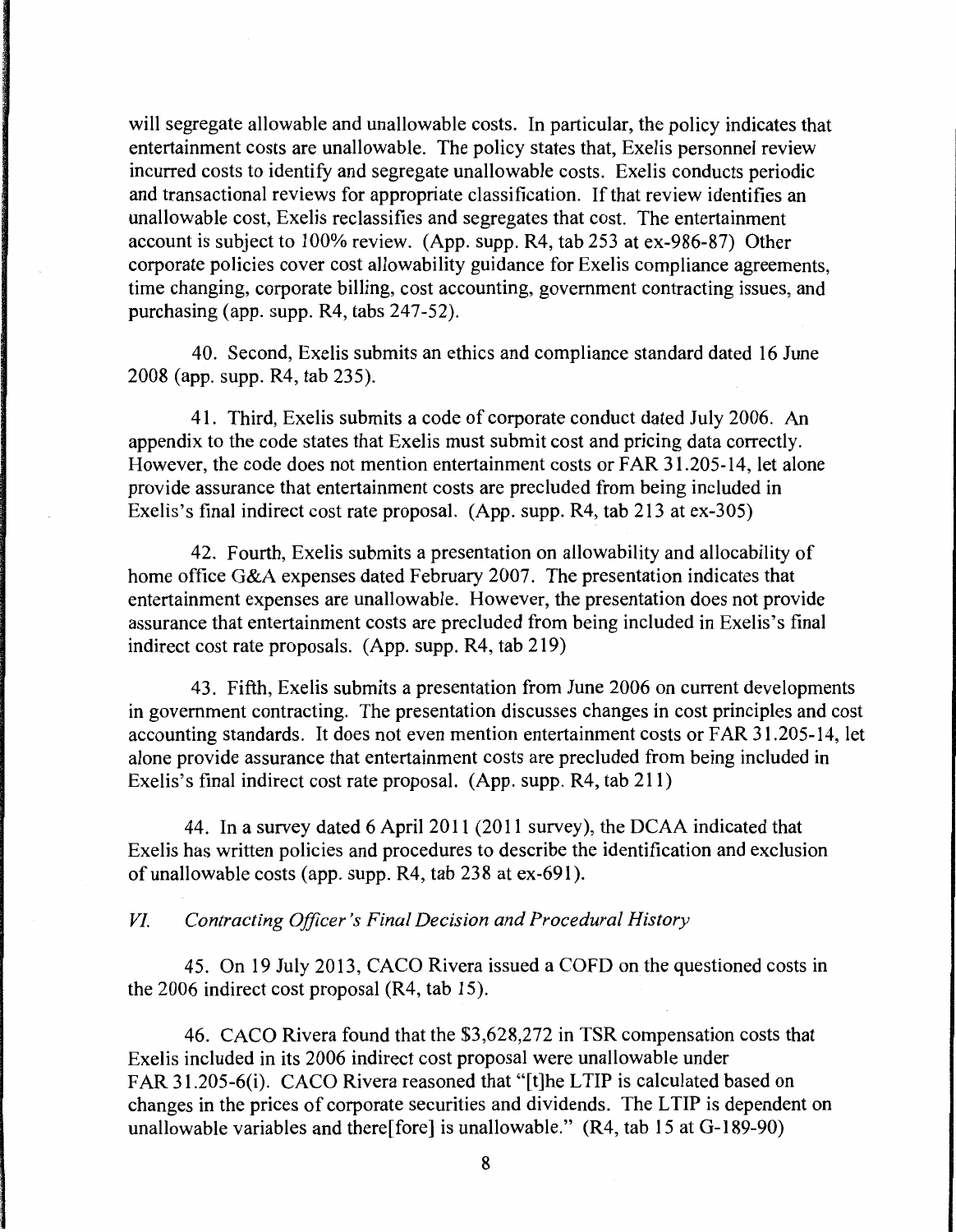47. CACO Rivera also found that \$7,050 in entertainment costs in the 2006 indirect cost proposal were unallowable under FAR 31.205-14. CACO Rivera reasoned that those costs were for "amusement." (R4, tab 15 at G-189-90)

48. As a result, CACO Rivera ordered Exelis to remove the unallowable costs from the applicable indirect cost pools and from provisional and final billings for any open cost-type contracts for performance in calendar year 2006 (R4, tab 15 at G-189).

49. CACO Rivera also assessed a penalty because Exelis included expressly unallowable costs in its 2006 final indirect cost proposal. In particular, CACO Rivera found that the TSR compensation and entertainment costs were expressly unallowable under FAR 31.205-6(i) and FAR 3L205-14 respectively. (R4, tab 15 at G-190)

50. In assessing a penalty, CACO Rivera rejected Exelis's argument that the penalties for entertainment costs should be waived under FAR 42.709-5(c) on the grounds that it had inadvertently coded the costs. CACO Rivera reasoned that Exelis did not address the requirement under  $FAR$  42.709-5(c) that a contractor demonstrate that it has established policies and personnel training, and an internal control and review system that provide assurance that unallowable costs subject to penalties are precluded from being included in the contractor's final indirect cost rate proposals. (R4, tab 15 at G-190-91)

51. Exelis filed a timely appeal of the COFD with the Board. The appeal was docketed as ASBCA No. 58966. Exelis seeks a declaration that the TSR compensation costs are allowable, that the TSR compensation costs are not expressly unallowable costs subject to penalties, and that any penalties for the entertainment costs must be waived under FAR 42.709-5(c). (Compl., Wherefore Clause) Pursuant to Board Rule 11, the parties elected to waive a hearing, and to submit the appeal on the record before the Board.

### DECISION

#### I. *Exe/is 's TSR Compensation Costs are Unallowable under FAR 31.205-6(i)*

Exelis's TSR compensation costs are unallowable under FAR 3 l .205-6(i). Compensation for personal services generally is allowable, subject to certain exceptions. FAR  $31.205-6(a)$ . One of those exceptions is:

> (i) *Compensation based on changes in the prices of corporate securities or corporate security ownership, such as stock options, stock appreciation rights, phantom stock plans, and junior stock conversions.*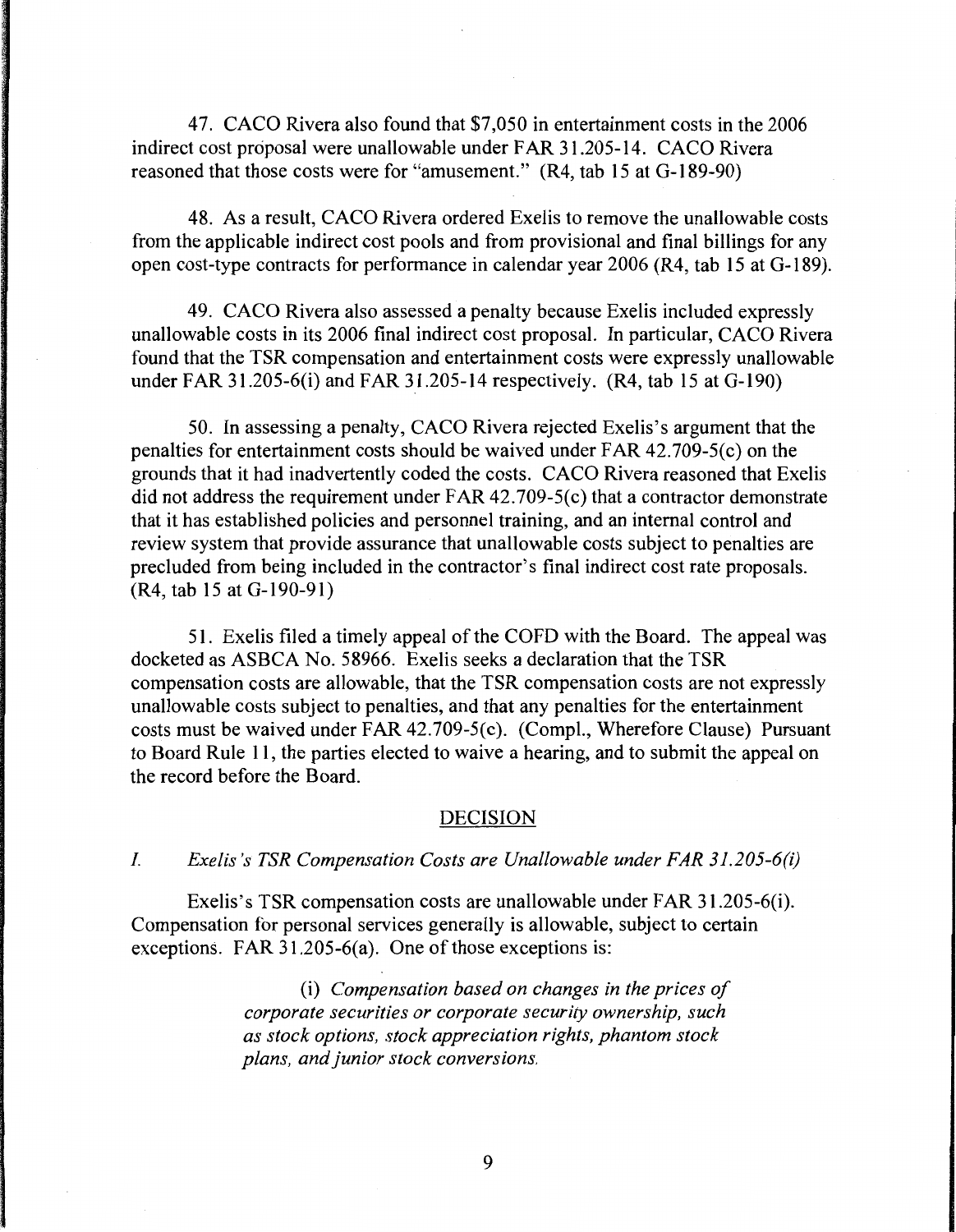( 1) Any compensation which is calculated, or valued, based on changes in the price of corporate securities is unallowable.

(2) Any compensation represented by dividend payments or which is calculated based on dividend payments is unallowable.

FAR 31.205-6(i). Executive compensation that is based upon a TSR formula that compares changes in a contractor's securities prices and dividends to those of its peers is unallowable under FAR 31.205-6(i). *Raytheon Co.,* ASBCA No. 57576 *et al.,* 15-1 BCA ¶ 36,043 at 176,054-55.

Here, as in *Raytheon*, Exelis's TSR compensation costs were calculated, or valued, based upon securities price changes and dividend payments. As in *Raytheon,*  the metric that Exelis used to calculate and value the TSR compensation was TSR performance ratings, which were based on securities price changes and dividend payments (findings 5-6). Indeed, the TSR performance rating formula was "(Company Stock Price  $_{end}$  – Company Stock Price  $_{beginning}$  + Dividends paid)/Company Stock Price beginning" (finding 5). Therefore, the TSR compensation was an unallowable cost under FAR 31.205-6(i).

Exelis argues that the TSR compensation costs are allowable because they are paid based upon a predetermined compensation award pool that is adjusted based on a payout factor determined by Exelis's rank amongst its peer. However, "in order to be unallowable the award ... need not be solely dependent upon the change in price of ... stock. Rather, the plain language of the cost principle more broadly renders unallowable any compensation that is 'calculated' or 'valued' based upon 'changes in the price of corporate securities." *Raytheon Co.*, 15-1 BCA 1 36,043 at 176,055 (citation omitted). Here, the method Exelis used to determine its rank amongst its peers for purposes of adjusting the award pool was to compare securities price changes and dividend payments (findings 3-6).

Exelis also points to two hypothetical situations namely—where  $(1)$  there is no change in the price of Exelis's securities, but there is a TSR payment because the prices of the peers' securities fall; and (2) Exelis's securities price increases, but there is no TSR payment because the prices of the peers' securities increase more than that of Exelis. As an initial matter, those hypotheticals are beside the point. In this case, the price of Exelis's securities actually increased during the relevant period, and that resulted in TSR payments (finding 8).

In any event, Exelis's hypotheticals merely highlight the fact that the TSR compensation is based upon a comparison of the securities price changes and dividend payments of Exelis and its peers. That does not change the fact that the TSR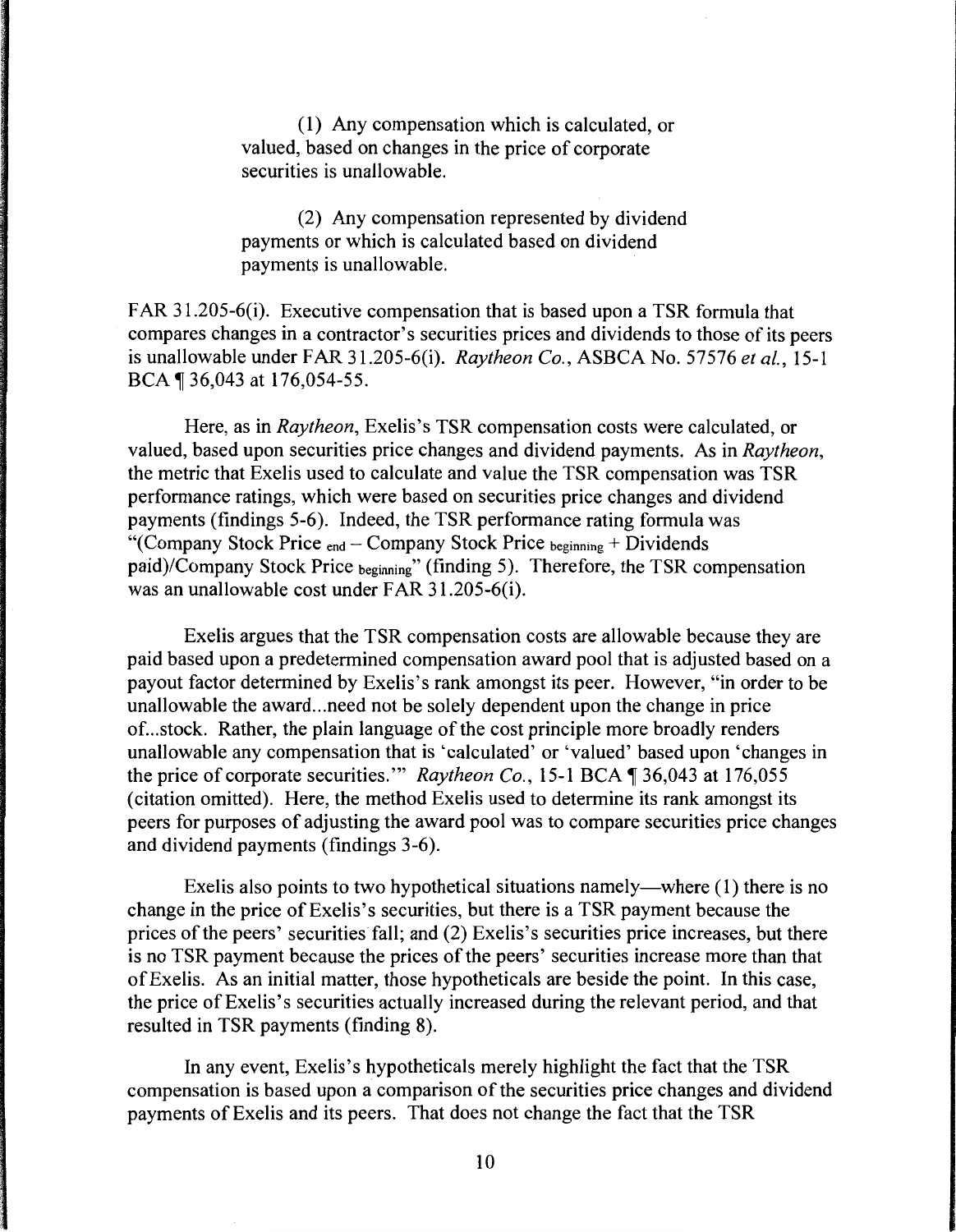compensation is based upon securities price changes and dividend payments. *Raytheon Co.*, 15-1 BCA  $\P$  36,043 at 176,055 (holding that compensation is based upon securities price changes and dividend payments, even when the compensation is based upon securities price changes and dividend payments relative to a contractor's peers).

Nor does the fact that TSR compensation is not an example specifically enumerated in FAR 31.205-6(i) help Exelis. As Exelis concedes, the use of the phrase "such as" signifies that the listed examples are not exhaustive (app. hr. at 20). *M Eagles Tool Warehouse, Inc. v. Fisher Tooling Co.,* 439 F.3d 1335, 1342 (Fed. Cir. 2006). As discussed above, TSR compensation is similar to the enumerated examples because it is calculated, or valued, based upon securities price changes and dividend payments. *Raytheon Co.*, 15-1 BCA \ 36,043 at 176,055 (holding that the fact that FAR 31.205-6(i) gives examples does not negate the fact that TSR compensation is calculated or valued based on securities price changes and dividend payments).

In response to the government's citation to supplemental authority, Exelis argues that *Raytheon* is distinguishable because the compensation used in that case was stock instead of cash. As an initial matter, Exelis's belated attempt to distinguish *Raytheon's* compensation scheme is inconsistent with its earlier admission that Raytheon's compensation scheme was "similar" to Exelis's compensation scheme (app. hr. at 27; *see also* app. resp. at 13 (asserting that the compensation costs of other contractors, such as Raytheon, were "substantially similar, in fact essentially identical, to Exelis's TSR Award Costs")).

In any event, the fact that the compensation used in *Raytheon* was stock instead of cash is a distinction without a difference. FAR 31.205-6(i)(1) provides that "any compensation" which is calculated or valued based upon securities price changes or dividend payments are unallowable (emphasis added). The cost principles define compensation for personal services broadly to mean "all remuneration paid currently or accrued, in whatever form ... for services rendered by employees to the contractor." FAR 31.001 (emphasis added). Thus, regardless of whether the form of the compensation is stock or cash, the costs of that compensation is unallowable under FAR 31.205-6(i) if it is calculated or valued based upon securities price changes or dividend payments.

Exelis argues that the distinction between stock and cash compensation makes a difference because the amount of compensation Raytheon paid varied in direct proportion to changes in securities prices, while Exelis caps the amount of compensation. However, FAR 31.205-6(i) does not require that the amount of compensation be directly proportional to the securities price changes, or that it be unlimited. On the contrary, as discussed above, the cost principle applies more broadly to any compensation that is calculated or valued based upon securities price changes or dividend payments. *Raytheon*, 15-1 BCA | 36,043 at 176,055.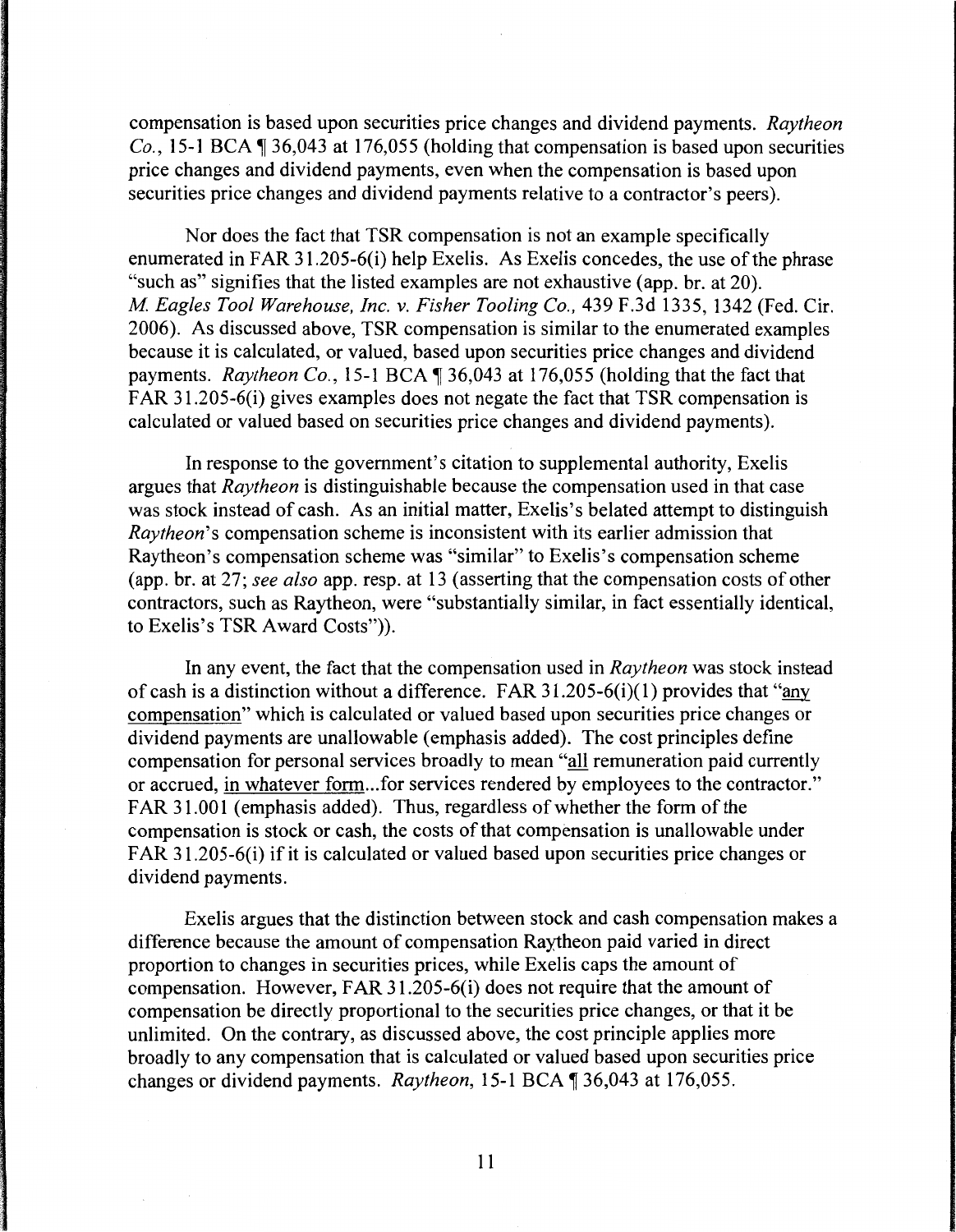Exelis also points to the regulatory history of FAR 31.205-6(i). However, absent certain limited exceptions-which are not applicable here-we do not resort to regulatory history where, as here, the plain language of a regulation is unambiguous. *Ratzlaf* v. *United States,* 510 U.S. 135, 147-48 (1994); *Frederick* v. *Shinseki,* 684 F.3d 1263, 1275 (Fed. Cir. 2012).

In any event, even if we were to look at the regulatory history of FAR 31.205-6(i), it supports the conclusion that Exelis's TSR compensation costs are unallowable. The reason FAR 31.205-6(i) was promulgated was because the government "believes that incentive compensation must be clearly, logically, and demonstrably relatable to the employee's performance." *United Technologies Corp.,* ASBCA No. 49646, 00-1 BCA <sup>~</sup>30, 729 at 151, 796 (emphasis added). As the regulatory history indicates, the:

> Government has consistently held that compensation based on changes in securities prices is not compensation based on the work actually performed. There is no methodology available to determine what effect, if any, performance by an individual has on the price of stock. Many would argue that the general conditions in the stock markets are the most important factor in stock price movement. Others would point out that managers can influence the short term performance of stock prices by controlling (manipulating) the flow of information. In any case, the Government should not recognize any compensation based on stock price changes as an allowable cost.

(App. br., attach. A at 16-17) (Emphasis added) "Thus, the elements of change in security prices are either not costs (profit and dividends), are not allowable (interest), or are totally outside the control of a contractor (interest rates, public confidence in markets, and public expectations)" *(id.* at 17).

Exelis argues that its TSR compensation plan eliminates the elements of its securities price changes that are outside its control by comparing its securities price changes to those of its peers. Even ifthat were true, the TSR compensation still would not reflect the element of securities price changes attributable to an individual's effort. For example, the TSR compensation still would reflect securities price changes attributable to the flow of information, profits, dividends, or interest. The TSR compensation also would reflect the performance of Exelis generally relative to its peers, not the performance of the particular executive receiving the compensation. Therefore, the TSR compensation does not compensate an executive based upon the work he actually performed.

In sum, Exelis's TSR compensation costs are unallowable under FAR 31.205-6(i) because it is calculated, or valued, based upon securities price changes and dividend payments.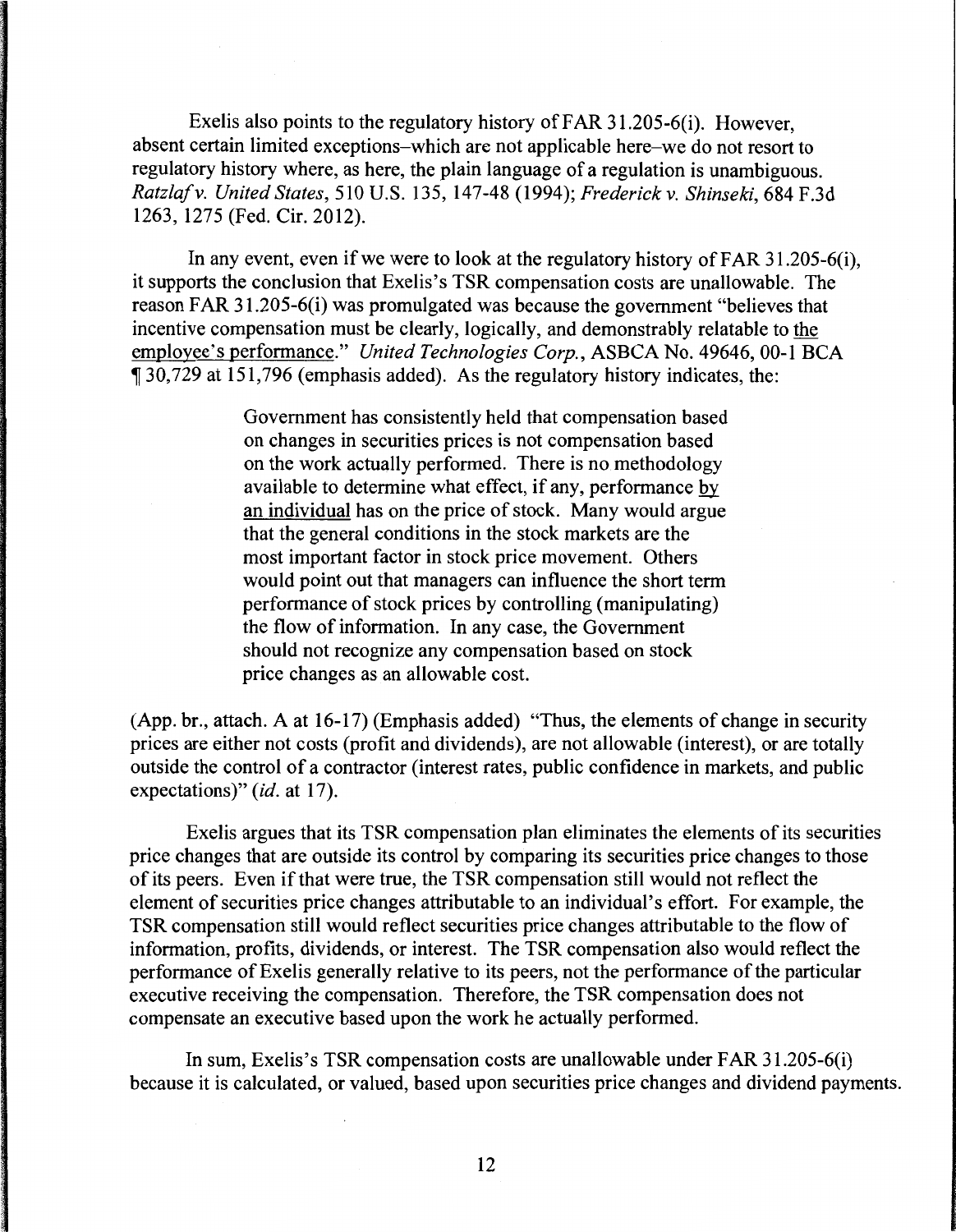### II. *The Contracting Officer Properly Imposed a Penalty*

The contracting officer also properly imposed a penalty for including expressly unallowable costs in a proposal for settlement of indirect costs. FAR  $52.216 - 7(d)(2)(i)$ requires a contractor to submit a final indirect cost rate proposal. "If the head of the agency determines that a cost submitted by a contractor in its proposal for settlement is expressly unallowable under a cost principal...that defines the allowability of specific selected costs, the head of the agency shall assess a penalty." 10 U.S.C. § 2324(b). FAR 42.709 implements 41 U.S.C. § 2324(b). It provides for "the assessment of penalties against contractors which include unallowable indirect costs in ... [f]inal indirect cost rate proposals." *Id.* 

Here, as discussed below, the penalty was appropriate because the TSR compensation and entertainment costs were expressly unallowable, and Exelis included those costs in a final indirect cost rate proposal. Moreover, a waiver of the penalty regarding entertainment costs is not required.

# *A. The TSR Compensation and Entertainment Costs are Expressly Unallowable*

The TSR compensation and entertainment costs are expressly unallowable. Not all unallowable costs are subject to penalty; they must be expressly unallowable in order to be subject to penalty. *Gen. Dynamics Corp.,* ASBCA No. 49372, 02-2 BCA 131,888 at 157,569. An expressly unallowable cost is "a particular item or type of cost which, under the express provisions of an applicable law, regulation, or contract, is specifically named and stated to be unallowable." FAR 31.001. To show that a cost is expressly unallowable, the government must establish that it was unreasonable under all the circumstances for a person in the contractor's position to conclude that the costs were allowable. *Gen. Dynamics Corp.*, 02-2 BCA 131,888 at 157,569.

Here, Exelis does not dispute that the entertainment costs are expressly unallowable. Moreover, we already have held that TSR compensation costs-such as those of Exelis-that are based upon a contractor's securities price changes and dividend payments relative to its peers are expressly unallowable. *Raytheon Co.,* 15-1 BCA 136,043 at 176,056. While the FAR does not specifically refer to "TSR," "subsection (i), is entitled in part: *'Compensation based on changes in the prices of corporate securities,'*  and the TSR metric calculation clearly and unmistakably falls into that category." *Id.* at 176,054. Thus, "there can be no reasonable difference of opinion regarding these TSR costs. We believe it would be unreasonable under all circumstances to conclude that these costs were allowable." *Id.* at 176,055.

Exelis argues that it was reasonable for it to conclude that its TSR compensation costs were allowable under FAR 3 l .205-6(i) because the government purportedly changed its position regarding whether the TSR compensation costs were allowable under FAR 31.205-6(i). In particular, Exelis argues that: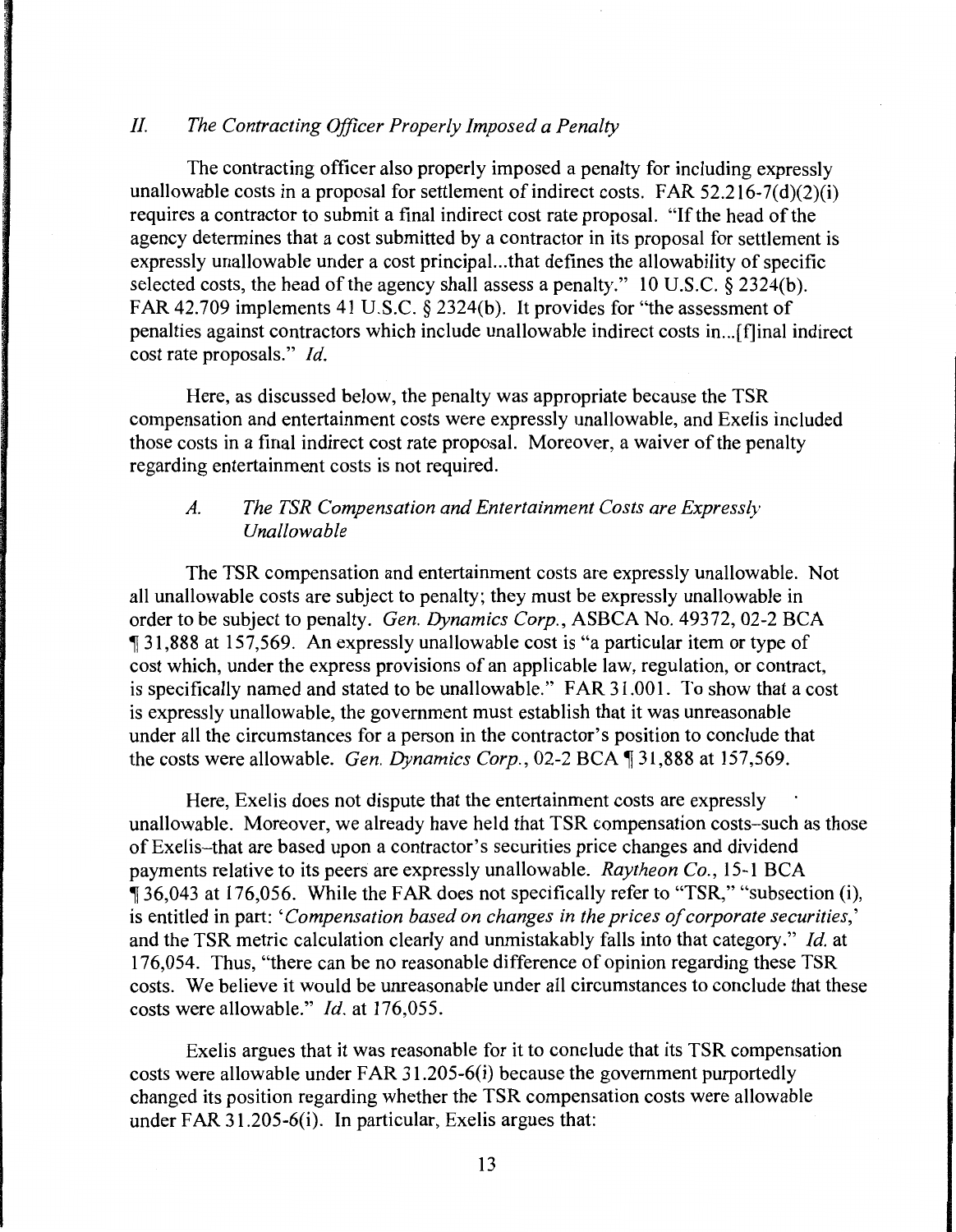- ( 1) In the 2006 and 2007 audits, the DCAA took the position that the TSR compensation costs were allowable under FAR 31.205-6(i);
- (2) In the 31 July 2007 email, CACO Rivera took the position that the TSR compensation costs were unallowable under FAR 31.205-6(i);
- (3) In the 7 August 2008 email, CACO Rivera took the position that the TSR compensation costs were allowable under FAR 31.205-6(i); and
- ( 4) In the 2011 audit, the DCAA took the position that the TSR compensation costs were unallowable under FAR 31.205-6(i).

(App. hr. at 9-10, 27) However, extrinsic evidence of an "internal debate amongst government personnel with respect to the allowability of these costs ... cannot trump the plain language of the cost principle." *Raytheon Co.*, 15-1 BCA ¶ 36,043 at 176,055; *see also Technology Systems, Inc., ASBCA No. 59577, 17-1 BCA* 136,631 at 178,387-88 (holding that the government's failure to challenge a cost in a prior audit does not preclude it from doing so).

Exelis attempts to distinguish *Raytheon* by arguing that, unlike in *Raytheon,* the government's communication of its purportedly changing position created a reasonable belief on Exelis's part that its TSR compensation costs were allowable. However, Exelis is incorrect that the government's position changed. The 2006 and 2007 audits did not even address the issue of whether Exelis's TSR compensation costs were allowable under FAR 31.205-6(i), let alone determine that such costs were allowable under that cost principle (findings 10-11 ). Indeed, Exelis did not present any evidence to the DCAA prior to those audits describing how it calculated TSR *(id.).*  Therefore, Exelis improperly conflates silence on an issue that was not even raised by the evidence before an auditor with an affirmative finding of allowability.

While CACO Rivera's 31 July 2007 email suggested that Exelis's TSR compensation costs are unallowable under FAR 31.205-6(i) (finding 16), her 7 August 2008 email did not take a contrary position (finding 20). Rather, the 7 August 2008 email merely stated that CACO Rivera thought it was more appropriate to analyze whether the TSR compensation costs were allowable under a different cost principle-namely FAR 31.205-6(p)  $(id.)$ . That does not constitute a determination that the TSR compensation costs were allowable under FAR 31.205-6(i). Thus, once presented with the issue, the government's position consistently has been that Exelis's TSR compensation costs are unallowable under FAR 3 l .205-6(i).

Even if the 7 August 2008 email could be read as a determination that Exelis's TSR compensation costs are allowable under FAR 31.205-6(i), that would not establish that it was reasonable under all the circumstances for a person in Exelis's position to conclude that the TSR compensation costs were allowable under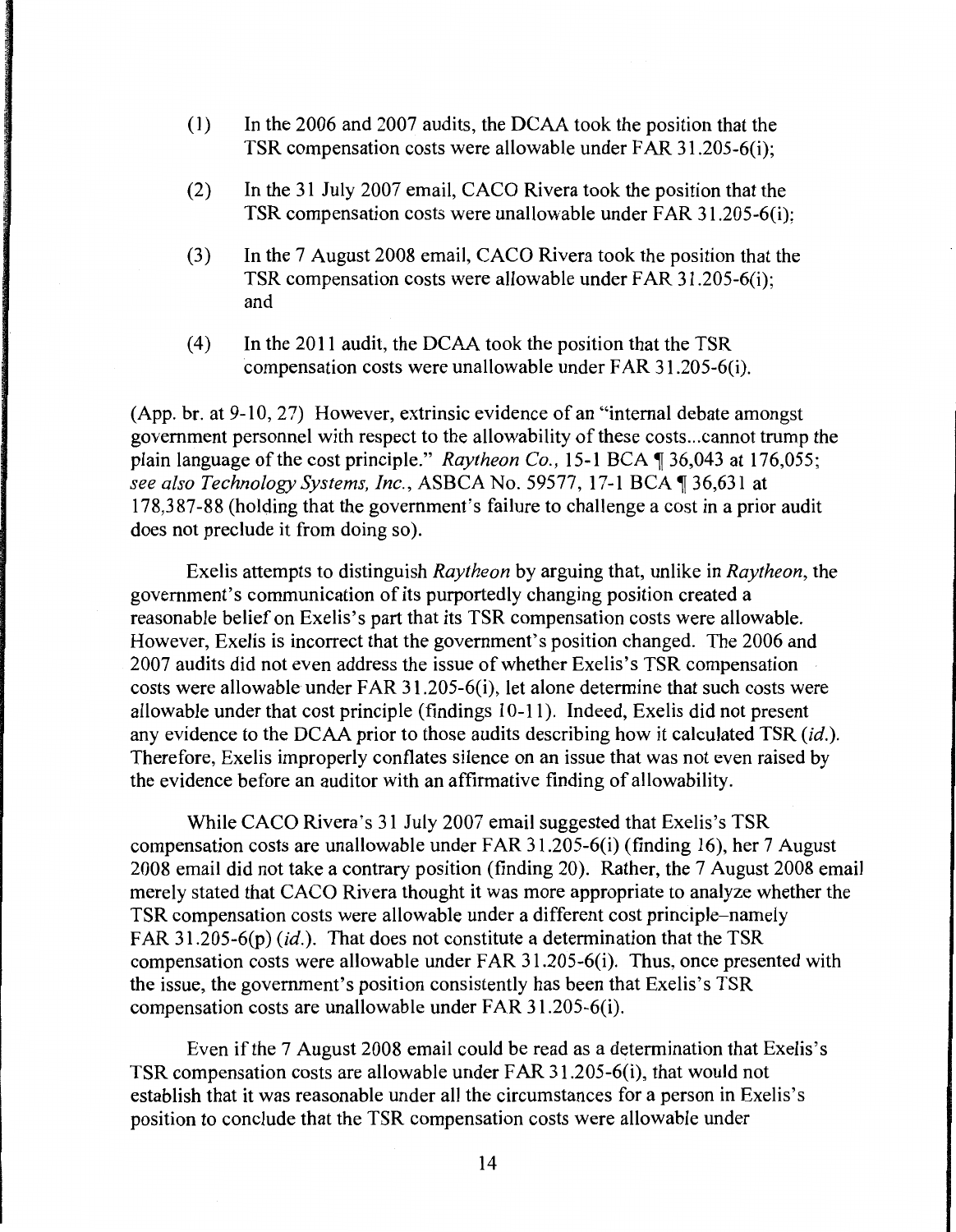FAR 31.205-6(i). Exelis did not receive the 7 August 2008 email until after it submitted its 2006 indirect cost proposal on 20 July 2007 (findings 13, 20). Because Exelis did not have actual knowledge of CACO Rivera's purported position that the TSR compensation costs were allowable when it submitted the 2006 indirect cost proposal, it could not have relied upon that purported position in determining whether to include the costs in its 2006 indirect cost proposal. *Joseph T. Yamin,* ASBCA No. 35373, 90-2 BCA 122,657 at 113,837.

Exelis also argues that it was reasonable under all the circumstances for a person in Exelis's position to conclude that the TSR compensation costs were allowable under FAR 3 1.205-6(i) because other contractors also concluded that similar costs were allowable. While some contractors may have concluded that costs similar to Exelis's TSR compensation costs were allowable, more contractors reached the opposite conclusion (finding 33). In any event, such extrinsic evidence cannot trump the plain language of the cost principle. *Raytheon Co.*, 15-1 BCA 136,043 at 176,056. The fact that some contractors may have shared Exelis's belief says nothing about the reasonableness of that belief. In particular, the other contractor settlement does not help Exelis because the other contractor settlement indicated that the parties were not agreeing on the allowability or unallowability of any costs, and the other contractor stopped including TSR compensation costs in its cost submissions (finding 33).

# *B. Exe/is Included the TSR Compensation and Entertainment Costs as Part of a Final Indirect Cost Rate Proposal*

Exelis included the TSR compensation and entertainment costs as part of a final indirect cost rate proposal. A final indirect cost rate proposal that triggers a penalty is a "final indirect cost rate proposal submitted by the Contractor after the expiration of its fiscal year which (i) [r]elates to any payment made on the basis of billing rates; or (ii) [w]ill be used in negotiating the final contract price." FAR  $52.242-3(a)$ . The contractor must certify its final indirect cost rate proposal. FAR 52.242-4.

Here, the 2006 indirect cost proposal that included Exelis's TSR compensation and entertainment costs was part of a final indirect cost rate proposal. The 2006 indirect cost proposal was to be used in negotiating the final contract price. The 2006 indirect cost proposal expressly certified that its purpose was to "establish a final indirect cost allocation" (finding 14). It also certified all the costs included in the 2006 indirect cost proposal were allowable in accordance with the FAR, and that none of the costs were unallowable *(id.).* 

Exelis seeks to avoid the language of its certification by attempting to draw a distinction between a final indirect cost allocation proposal—which is how it characterizes the 2006 indirect cost proposal-and a final indirect cost rate proposal under FAR 52.216-7-which triggers the penalty provision. That purported distinction is unpersuasive in light of the record evidence. The cover letter to Exelis's 2006 indirect cost proposal expressly stated that "[t]his submission represents [Exelis]'s final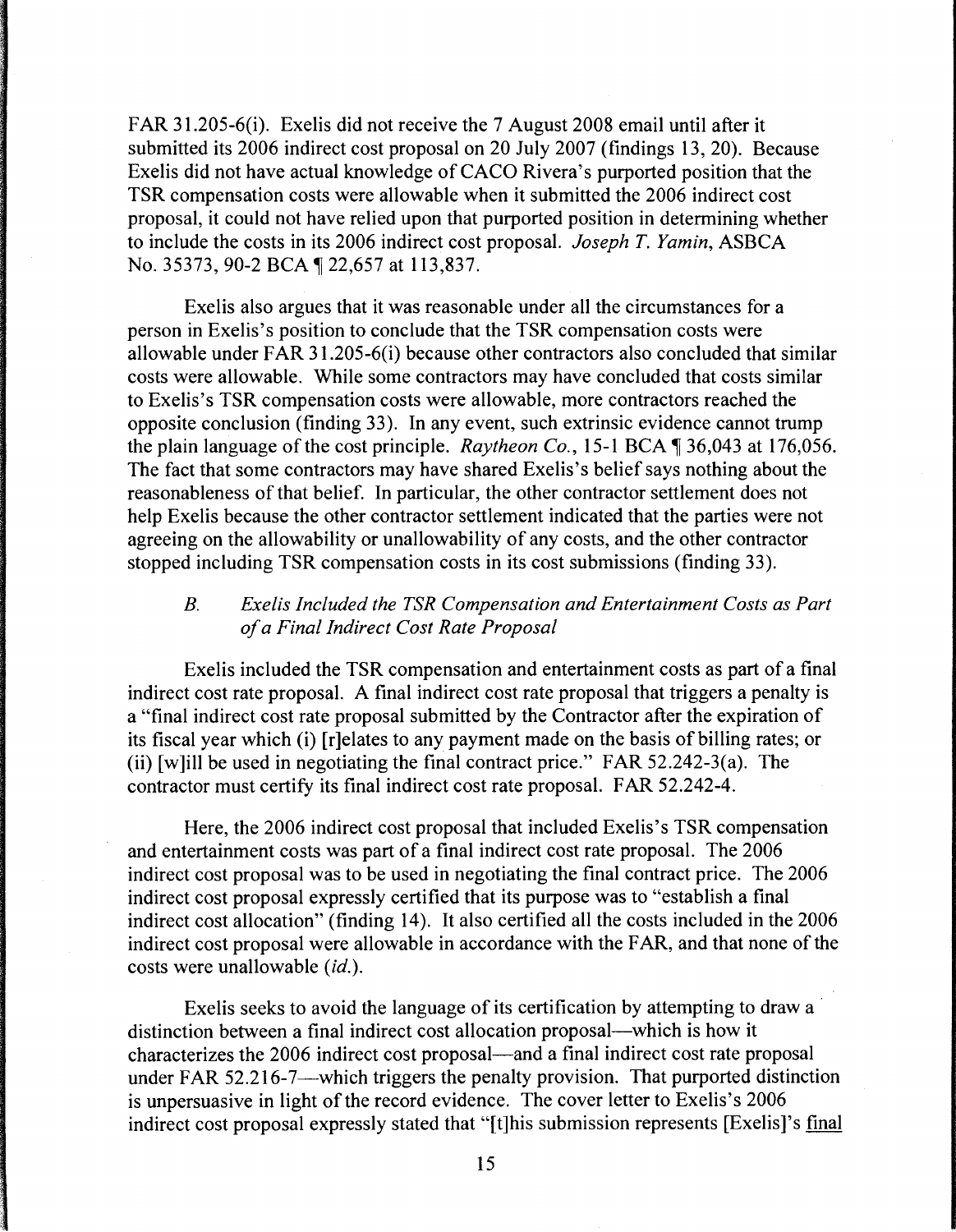indirect cost proposal for our corporate office" (finding 13 (emphasis added)). Moreover, the cover letter expressly provided that Exelis was submitting the 2006 indirect cost proposal "[i]n accordance with FAR 52.216-7(d)(2)(i)" (id.), which requires the submission of a "final indirect cost rate proposal." FAR 52.216-7(d)(2)(i).

Moreover, at the time that Exelis certified its 2006 indirect cost proposal on 20 July 2007 (finding 13), it knew that the government was auditing its submissions regarding the allowability of the intermediate home office's compensation costs, and recommending penalties for the inclusion of unallowable costs in those submissions. By that time, Exelis had received the DCAA's 2006 and 2007 audits of its FY 2004 and FY 2005 indirect cost proposals (finding 12). However, Exelis never claimed in any of its objections to the audits that the 2006 indirect cost proposal--or other submissions allocating the intermediate home office's executive compensation—were exempt from penalty as non-final indirect cost rate proposals (findings 12, 25, 29, 31 ). In fact, it paid a penalty on such a submission  $(finding 23)$ . Thus, the evidence shows that—notwithstanding its current characterization-Exelis understood at the time of submission that its 2006 indirect cost proposal was part of its final indirect cost rate proposal, which could trigger the penalty provision.

# C. *The Contracting Officer Did Not Have to Waive the Penalty for the Entertainment Costs*

The contracting officer did not have to waive the penalty for the entertainment costs. A contracting officer must waive a penalty where "[t]he amount of the unallowable costs under the proposal which are subject to the penalty is \$10,000 or less." FAR 42.709-5(b). The contracting officer also must waive a penalty where:

> The contractor demonstrates, to the cognizant contracting officer's satisfaction, that  $-$

( 1) It has established policies and personnel training and an internal control and review system that provide assurance that unallowable costs subject to penalties are precluded from being included in the contractor's final indirect cost rate proposals...; and

(2) The unallowable costs subject to the penalty were inadvertently incorporated into the proposal; *i.e.,*  their inclusion resulted from an unintentional error, notwithstanding the exercise of due care.

#### FAR 42.709-5(c).

Here, neither subsection applies. Exelis argues that the contracting officer was required to waive the penalty for the entertainment costs under FAR 42.709-S(b) because the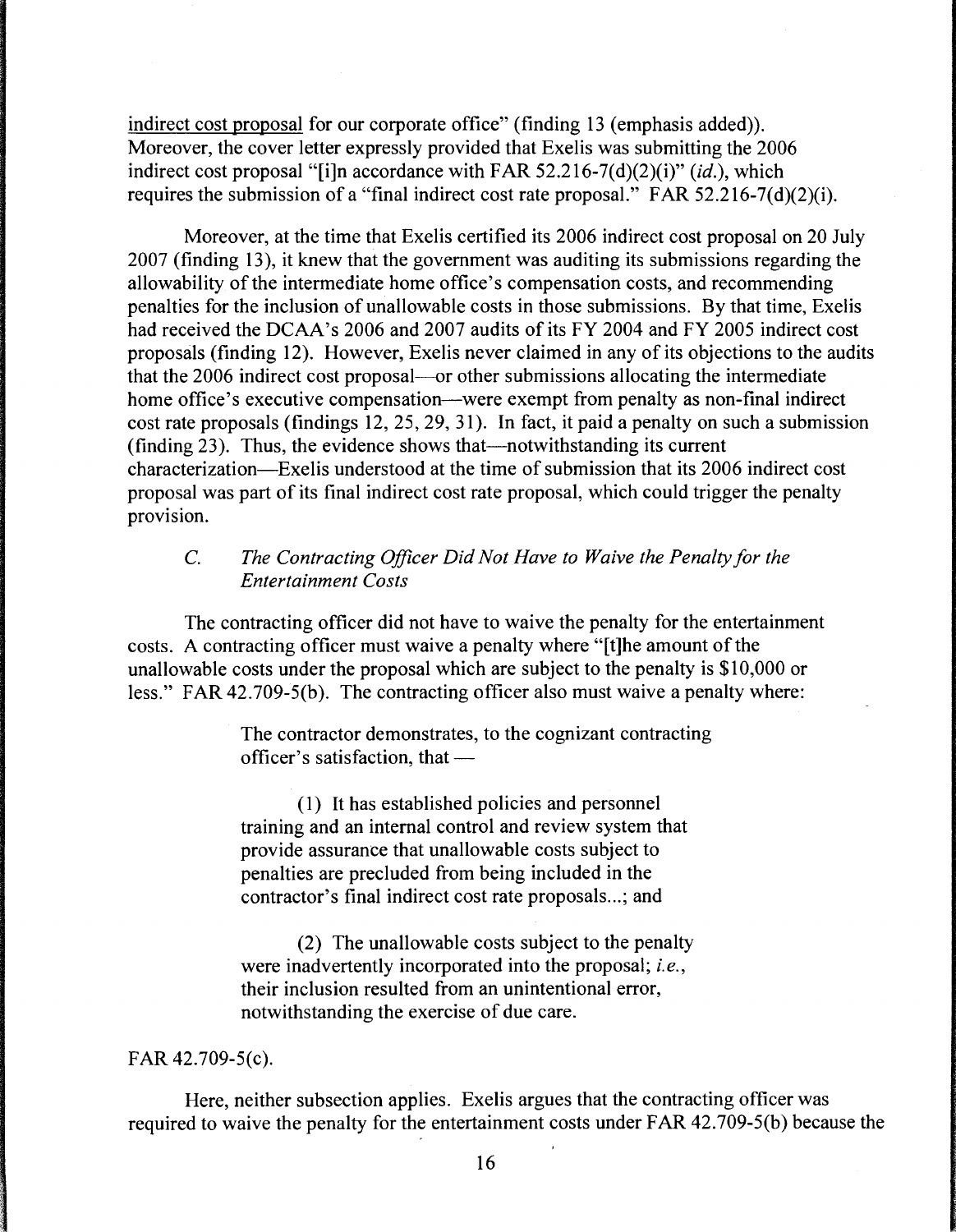expressly unallowable costs only were \$7,050. However, the proper measure of the amount of the expressly unallowable costs under FAR 42. 709-5(b) is the "total expressly unallowable costs," not a particular category of unallowable costs. *Thomas Associates, Inc.,*  ASBCA No. 57126, 12-2 BCA  $\P$  35,162 at 172,551. In this case, the total expressly unallowable costs included both the TSR compensation and entertainment costs, which totaled \$3,635,322 (findings 46-47). Because the total expressly unallowable costs were greater than \$10,000, FAR 42.709-5(b) did not require the government to waive the penalty.

Nor did FAR 42.709-5(c) require the government to waive the penalty for the entertainment costs. It is undisputed that Exelis did not submit to CACO Rivera any evidence that it had established policies, personnel training, and an internal control and review system that provided assurance that environmental costs were precluded from being included in final indirect cost rate proposals (finding 38).

Exelis argues that it was not required to submit such evidence to CACO Rivera, and that it instead can submit such evidence to the Board in the first instance. However, the "to the cognizant contracting officer's satisfaction" language of FAR 42.709-S(c) strongly suggests that a contractor must provide evidence to the contracting officer.

Even if that were not the case, the evidence that Exelis submits to the Board does not show that it had established policies, personnel training, and an internal control and review system that provided assurance that entertainment costs were precluded from being included in final indirect cost rate proposals. The evidence upon which Exelis primarily relies—namely its corporate policies—did not become effective until 31 October 2011, well after it submitted the 2006 indirect cost proposal on 20 July 2007 (findings 13, 39). Likewise, the ethics and compliance standard, and the 2011 survey were not issued until after the 2006 indirect cost proposal submission (findings 40, 44). Therefore, those documents do not show that, at the time it included the entertainment costs in the 2006 indirect cost proposal, Exelis had established policies, personnel training, and an internal control and review system that provided assurance that entertainment costs were precluded from being included in final indirect cost rate proposals.

The other documents submitted by Exelis----namely its code of corporate conduct, presentation on allowability and allocability of home office G&A expenses, and its presentation on current developments in government contracting—pre-date the 2006 indirect cost proposal. However, those documents are general in nature, and do not show that Exelis had established policies, personnel training, and an internal control and review system that provided assurance that entertainment costs were precluded from being included in final indirect cost rate proposals. (Findings 41-43)

In sum, the contracting officer was not required to waive the penalty.